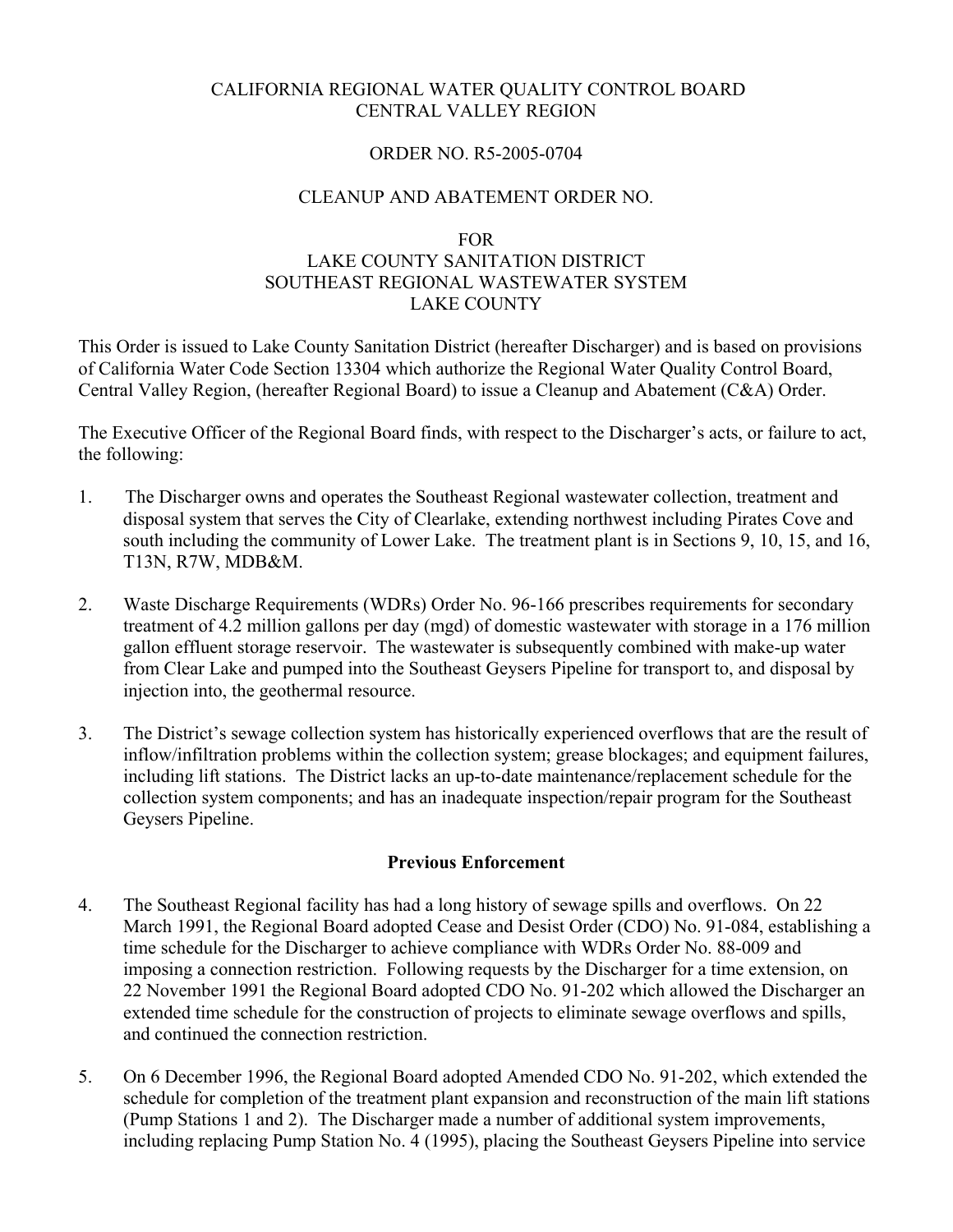(1997), reconstructing the wastewater treatment facility (1998), and replacing Pump Station No. 3 and portions of the 18-inch gravity line along Lakeshore Drive (1999). The Regional Board subsequently rescinded CDO No. 91-202 on 28 January 2000.

### **Recent Sewage Spills**

- 6. Discharge Prohibition No. A.1 of WDRs Order No. 96-166 states: *"Discharge of wastes, effluent, recycled water or injection water to surface waters or surface water drainage courses is prohibited."*
- *7.* Discharge Prohibition No. A.2 of WDRs Order No. 96-166 states: *"Bypass or overflow of untreated or partially treated effluent is prohibited."*
- 8. Between March 2002 and April 2004, the Discharger reported 32 spills of raw sewage (860,550 gallons) from its collection system and two spills of treated wastewater (383,790 gallons) from the Southeast Geysers Pipeline. These spills are a violation of Discharge Prohibitions Nos. A.1 and A.2, and are summarized below.

|                  |            | Discharge to   |            |                                       |
|------------------|------------|----------------|------------|---------------------------------------|
|                  |            | Surface        |            |                                       |
|                  | Volume     | Water          |            |                                       |
|                  | Discharged | Drainage       | Type of    |                                       |
| Date of Spill    | (Gallons)  | Course?        | Waste      | Cause of Spill                        |
| 22 March 02      | 12,000     | Yes            | Treated    | Southeast Geyser Pipeline break       |
| 10 July 02       | 400        | Yes            | Raw sewage | Debris blockage in sewer line         |
| 14 Dec 02        | 9,600      | Yes            | Raw sewage | I/I problems caused by heavy rains    |
| 16 Dec 02        | 10,500     | Yes            | Raw sewage | Pipe wall deterioration in force main |
| 20 Dec 02        | 2,025      | Yes            | Raw sewage | I/I problems from heavy rains         |
| 31 Dec 02        | 1,125      | Yes            | Raw sewage | I/I problems caused by heavy rains    |
| 20 Feb 03        | 150        | Yes            | Raw sewage | Grease blockage collection line       |
| 23 Feb 03        | 60         | Yes            | Raw sewage | Grease blockage collection line       |
| 3 Mar 03         | 500        | N <sub>o</sub> | Raw sewage | Blockage in service lateral           |
| 10 Mar 03        | 1,000      | Yes            | Raw sewage | Blockage in manhole from vandalism    |
| 17 Mar 03        | 198        | Yes            | Raw sewage | Roots and grease blockage             |
| 24 Mar 03        | 27         | Yes            | Raw sewage | Roots and grease blockage             |
| 16 Jan-11 Apr 03 | 371,790    | Yes            | Treated    | Southeast Geyser Pipeline leak        |
| 27 Apr 03        | 800        | Yes            | Raw sewage | Blockage in sewer line                |
| 8 May 03         | 1,880      | Yes            | Raw sewage | Grease blockage in collection system  |
| 20 May 03        | 300        | Yes            | Raw sewage | Pump station failure                  |
| 23 May 03        | 300        | Yes            | Raw sewage | Pump station failure                  |
| 23 July 03       | 1,000      | Yes            | Raw sewage | Grease blockage in sewer collector    |
| 4 Aug 03         | 180        | N <sub>0</sub> | Raw sewage | Grease blockage in sewer collector    |
| 16 Aug 03        | 12,765     | N <sub>o</sub> | Raw sewage | Underground surge tank failure        |
| 15 Oct 03        | 595        | Yes            | Raw sewage | Grease blockage in collection system  |
| 9 Nov 03         | 600        | N <sub>0</sub> | Raw sewage | Grease blockage in main collector     |
| 6 Dec 03         | 1200       | N <sub>o</sub> | Raw sewage | Grease blockage in main collector     |
| 14 Dec 03        | 444,000    | N <sub>0</sub> | Raw sewage | Two broken force mains                |
| 17 Dec 03        | 1,130      | Yes            | Raw sewage | Grease blockage in collection line    |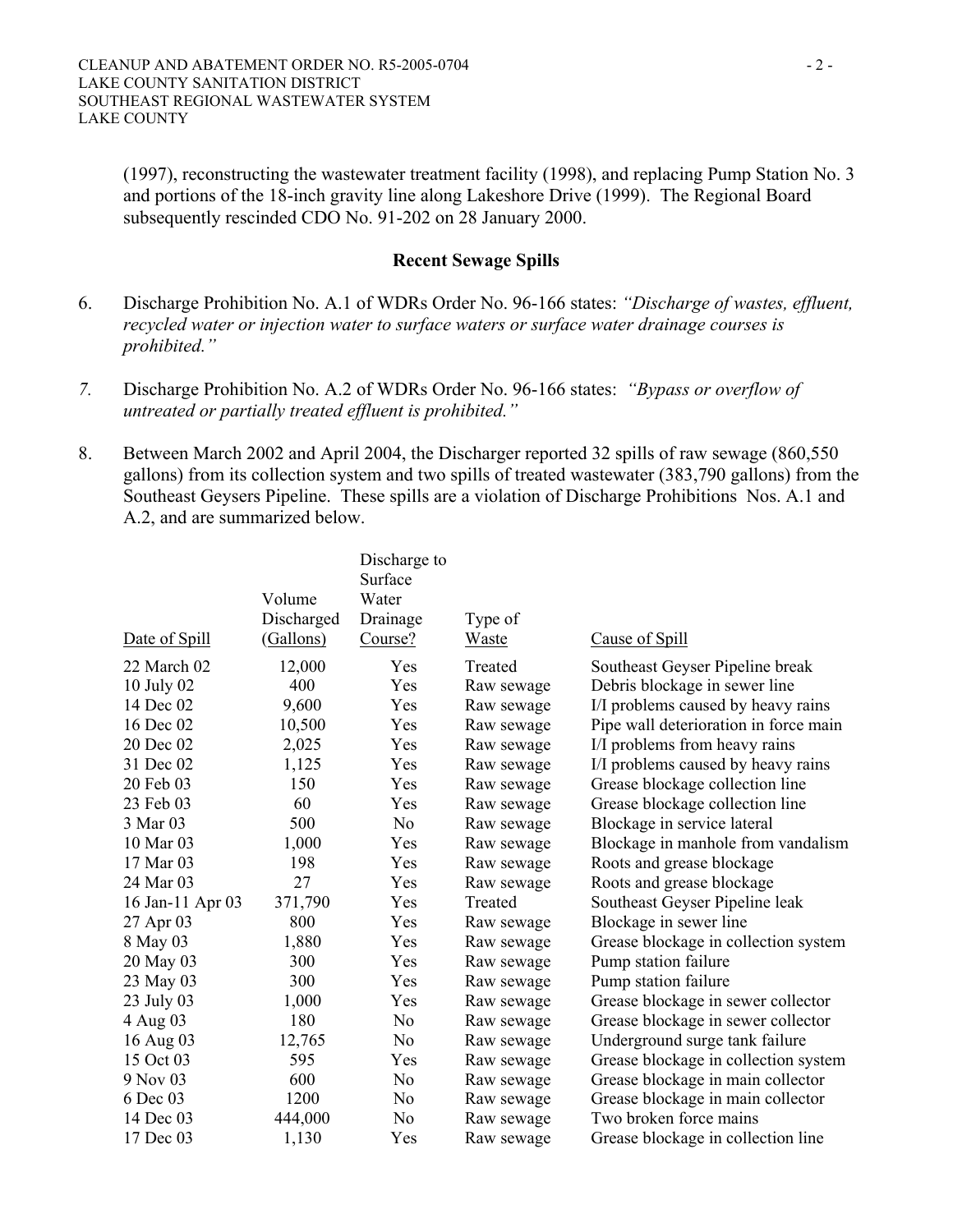|               | Volume<br>Discharged | Discharge to<br>Surface<br>Water<br>Drainage | Type of    |                                    |
|---------------|----------------------|----------------------------------------------|------------|------------------------------------|
| Date of Spill | (Gallons)            | Course?                                      | Waste      | Cause of Spill                     |
| 24 Dec 03     | 144,000              | Yes                                          | Raw sewage | Pump malfunction at pump station.  |
| 24 Dec 03     | 9,000                | Yes                                          | Raw sewage | I/I problems caused by heavy rains |
| 29 Dec 03     | 27,000               | Yes                                          | Raw sewage | I/I problems caused by heavy rains |
| 16,18 Feb 04  | 107,925              | Yes                                          | Raw sewage | I/I problems caused by heavy rains |
| 25 Feb 04     | 6,480                | Yes                                          | Raw sewage | Pump Station No. 2 malfunction     |
| 25,26 Feb 04  | 75,600               | Yes                                          | Raw sewage | I/I problems caused by heavy rains |
| 16 Apr 04     | 210                  | No                                           | Raw sewage | Grease blockage in lateral         |

- 9. The spills are further described in Administrative Civil Liability (ACL) Complaint No. R5-2004-0521, which was issued by the Executive Officer on 17 May 2004.
- 10. ACL Complaint No. R5-2004-0521 was issued for \$300,000. The Discharger proposed settlement of the ACL Complaint by agreeing to (a) pay \$210,000 (in two installments) and (b) comply with this Cleanup and Abatement Order.
- 11. On 21 July 2004, staff from both the Regional Board and the State Water Resources Control Board inspected the Discharger's operation and maintenance records for the Southeast Regional facility. A 28 September 2004 inspection report documents a number of shortcomings, which are addressed in this Order.

# **Regulatory Considerations**

- 12. The Regional Board's Water Quality Control Plan for the Sacramento and San Joaquin River Basins (Basin Plan) designates beneficial uses, includes water quality objectives to protect the beneficial uses, and includes implementation plans to implement the water quality objectives.
- 13. Surface water drainage from the facility and collection system is to Clear Lake and Cache Creek. The beneficial uses of Clear Lake and Cache Creek, as stated in the Basin Plan, are municipal and domestic supply; agricultural supply; industrial service supply; water contact recreation; noncontact water recreation; warm freshwater habitat, cold freshwater habitat; spawning, reproduction, and/or early development; and wildlife habitat. Surface water drainage from the Southeast Geyser Pipeline also includes Putah Creek or its tributaries. Putah Creek is tributary to Lake Berryessa. The beneficial uses of Lake Berryessa, as stated in the Basin Plan, are municipal and domestic supply; agricultural supply; power generation; water contact recreation; noncontact water recreation; warm freshwater habitat; cold freshwater habitat; spawning, reproduction and/or early development; and wildlife habitat.
- 14. The beneficial uses of the underlying groundwater are municipal and domestic water supply, agricultural supply, industrial service supply, and industrial process supply.
- 15. Section 13304(a) of the California Water Code provides that: "Any person who has discharged or discharges waste into waters of this state in violation of any waste discharge requirements or other order or prohibition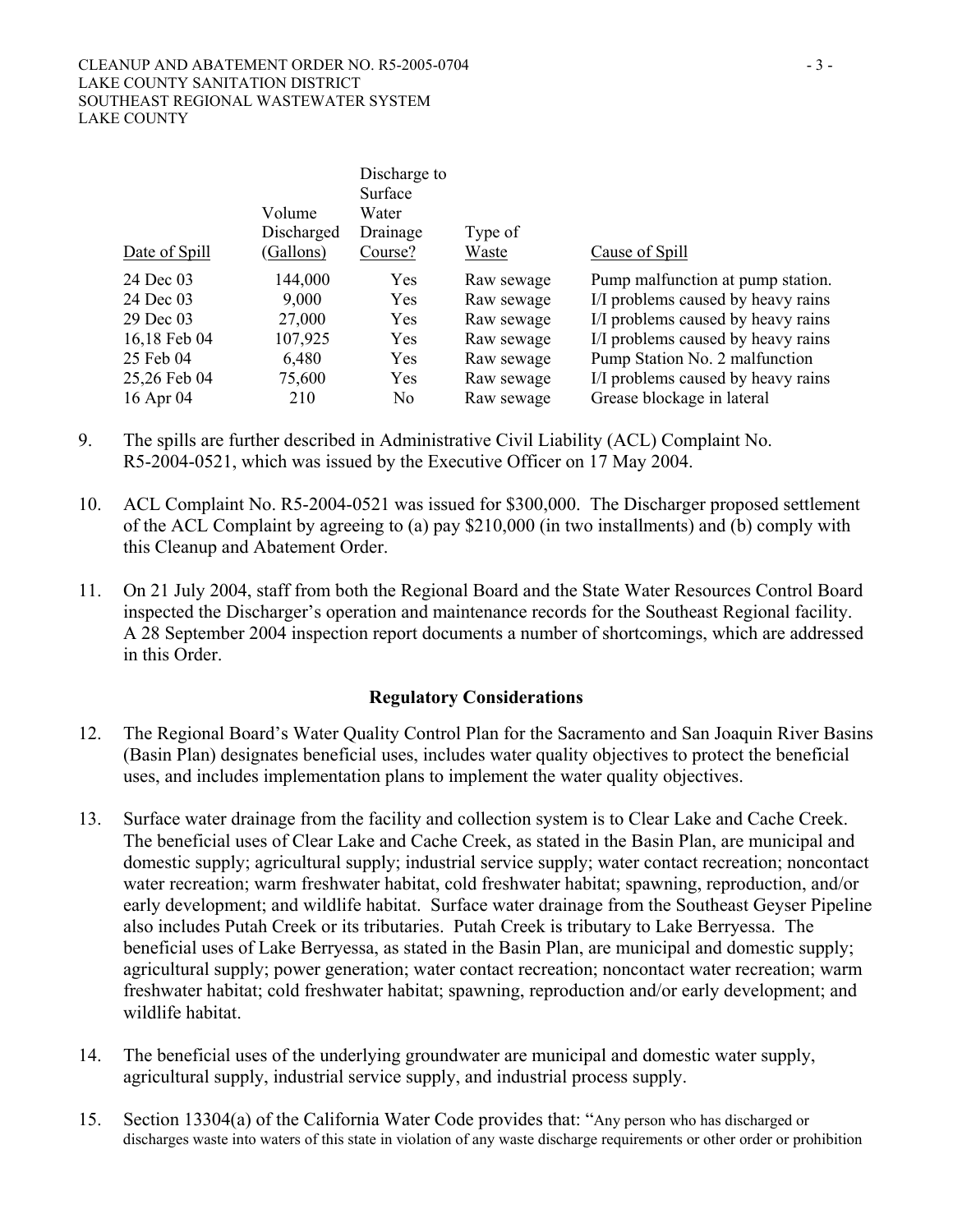issued by a regional board or the state board, or who has caused or permitted, causes or permits, or threatens to cause or permit any waste to be discharged or deposited where it is, or probably will be, discharged into the water of the state, and creates, or threatens to create, a condition of pollution or nuisance, shall upon order of the regional board clean up the waste or abate the effects of the waste, or, in case of threatened pollution or nuisance, take other necessary remedial action, including but not limited to, overseeing cleanup and abatement efforts. Upon failure of any person to comply with the cleanup or abatement order, the Attorney General, at the request of the board, shall petition the superior court for that county for the issuance of an injunction requiring the person to comply with the order. In the suit, the court shall have jurisdiction to grant a prohibitory or mandatory injunction, either preliminary or permanent, as the facts may warrant.

- 16. Section 13267(b) of the California Water Code states: "In conducting an investigation specified in subdivision (a), the regional board may require that any person who has discharged, discharges, or is suspected of having discharged or discharging, or who proposes to discharge waste within its region, or any citizen or domiciliary, or political agency or entity of this state who has discharged, discharges, or is suspected of having discharged or discharging, or who proposes to discharge, waste outside of its region that could affect the quality of waters within its region shall furnish, under penalty of perjury, technical or monitoring program reports which the regional board requires. The burden, including costs, of these reports shall bear a reasonable relationship to the need for the report and the benefits to be obtained from the reports. In requiring those reports, the regional board shall provide the person with a written explanation with regard to the need for the reports, and shall identify the evidence that supports requiring that person to provide the reports."
- 17. The technical reports required by this Order are necessary to assure compliance with WDR Order No. 96-166 and to assure protection of public health and safety. The Discharger operates the facility that discharges the waste subject to this Order.
- 18. The issuance of this Order is an enforcement action by a regulatory agency and is exempt from the provisions of the California Environmental Quality Act, pursuant to Section 15321(a)(2), Title 14, California Code of Regulations.
- 19. Any person affected by this action of the Regional Board (except the Lake County Sanitation District which has waived its right to petition this Order) may petition the State Water Resources Control Board to review the action in accordance with Section 2050 through 2068, Title 23, California Code of Regulations. The petition must be received by the State Water Resources Control Board, Office of Chief Counsel, P.O. Box 100, Sacramento, CA, 95812-0100, within 30 days of the date on which the Regional Board action took place. Copies of the law and regulations applicable to filing petitions are available at www.swrcb.ca.gov/water\_laws/index.html and also will be provided upon request.

**IT IS HEREBY ORDERED** that pursuant to Sections 13304 and 13267 of the California Water Code, Lake County Sanitation District, its agents, successors, and assigns, shall cleanup and abate the discharges of waste from the Southeast Regional wastewater collection, treatment and disposal system such that all requirements prescribed in WDRs Order No. 96-166 are met.

- 1. The Discharger shall **immediately** comply with all aspects of WDRs Order No. 96-166 (or subsequent WDRs that rescind and replace Order No. 96-166).
- 2. The Discharger shall **immediately** implement its existing January 2000 *Operation and Maintenance Manual* and by **15 March 2005** shall submit a technical report documenting that implementation*.*  The technical report shall verify that the Discharger's maintenance management system includes the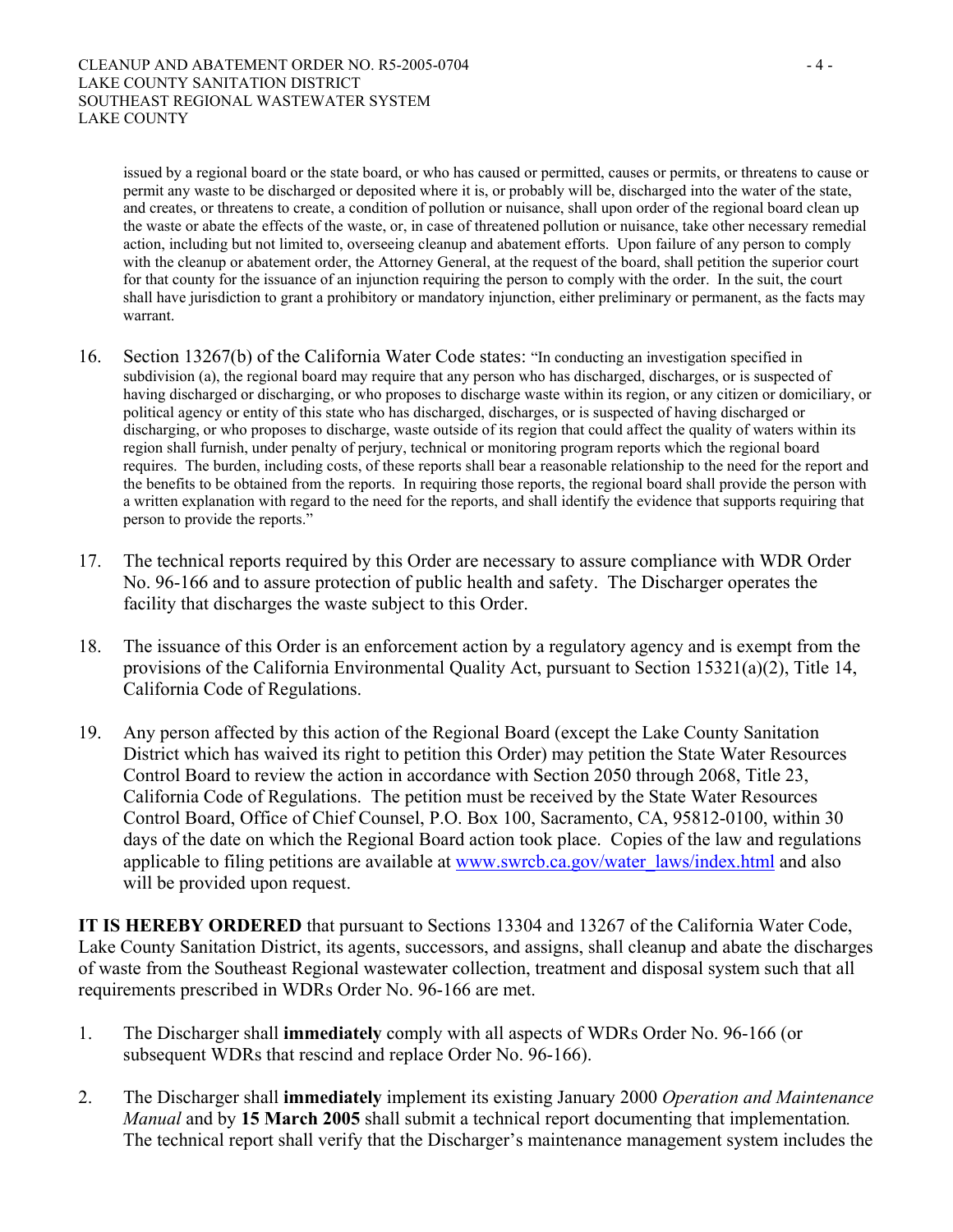following components:

- 1. A written work order system that tracks all corrective maintenance;
- 2. An equipment history file for each major piece of equipment such as pumps, motors, generators and vehicles;
- 3. A written schedule of preventive maintenance, which shall be broken down into weekly, monthly and annual inspections;
- 4. A written summary or check sheet documenting at least the date and type of preventive maintenance work actually performed;
- 5. A calibration schedule and records for all instruments and flow measuring devices;
- 6. Written emergency response guidelines;
- 7. A logbook for the operators and maintenance workers in which to document both the routine tasks and any unusual observations.
- 8. A system to track the time and cost for major repairs
- 9. A prioritization system for corrective maintenance
- 10. A list of work orders noting progress/completion status; and
- 11. A list of specialized or periodic tests or analyses performed on critical equipment.
- 3. By **1 March 2005,** the Discharger shall submit a report showing that it has installed two new manholes along the 18-inch gravity collection main pipeline between Bay Street and Pump Station No. 3, and has completed the line cleaning/video inspection of the 4,500 feet of main 18-inch gravity collection pipeline between Bay Street and Pump Station No. 3.
- 4. By **1 March 2005**, the Discharger shall submit a workplan for smoke testing and/or video surveying those segments of the collection system known to exhibit significant inflow and infiltration (I/I) that are in critical capacity areas, including those areas subject to flooding from Clear Lake. Critical capacity areas may be determined through system modeling and/or examination of sanitary sewer overflow history. The timeline for completion of work shall not exceed three years.
- 5. By **30 March 2005**, the Discharger shall submit an *EMT Staffing Report* documenting the steps taken to fill the three currently vacant electromechanical technician (EMT) positions and if filled, shall document that these employees are completing the tasks assigned to these EMT positions. The EMT staffing report shall demonstrate due diligence in the pursuit of filling these positions. If the positions are not filled by this date, then the Discharger shall describe how the system will be fully maintained while the positions remain vacant.
- 6. By **1 July 2005**, the Discharger shall submit a *Manhole Rehabilitation Report* documenting that all six manholes at the outlet of the 10-inch and 14-inch force mains from Pump Station No. 2 (numbered by the Discharger as 1, 2, 3, 1A, 1B, and 1C) have been repaired and lined to resist sulfide corrosion.
- 7. By **1 August 2005**, the Discharger shall submit a *Revenue Plan* that describes the costs and funding source associated with maintaining its collection system such that it complies with this C&A Order and with the WDRs Order No. 96-166. Should the Revenue Plan show that there are inadequate funds, the Discharger must also include a proposed implementation schedule that shows how they will raise the necessary funds.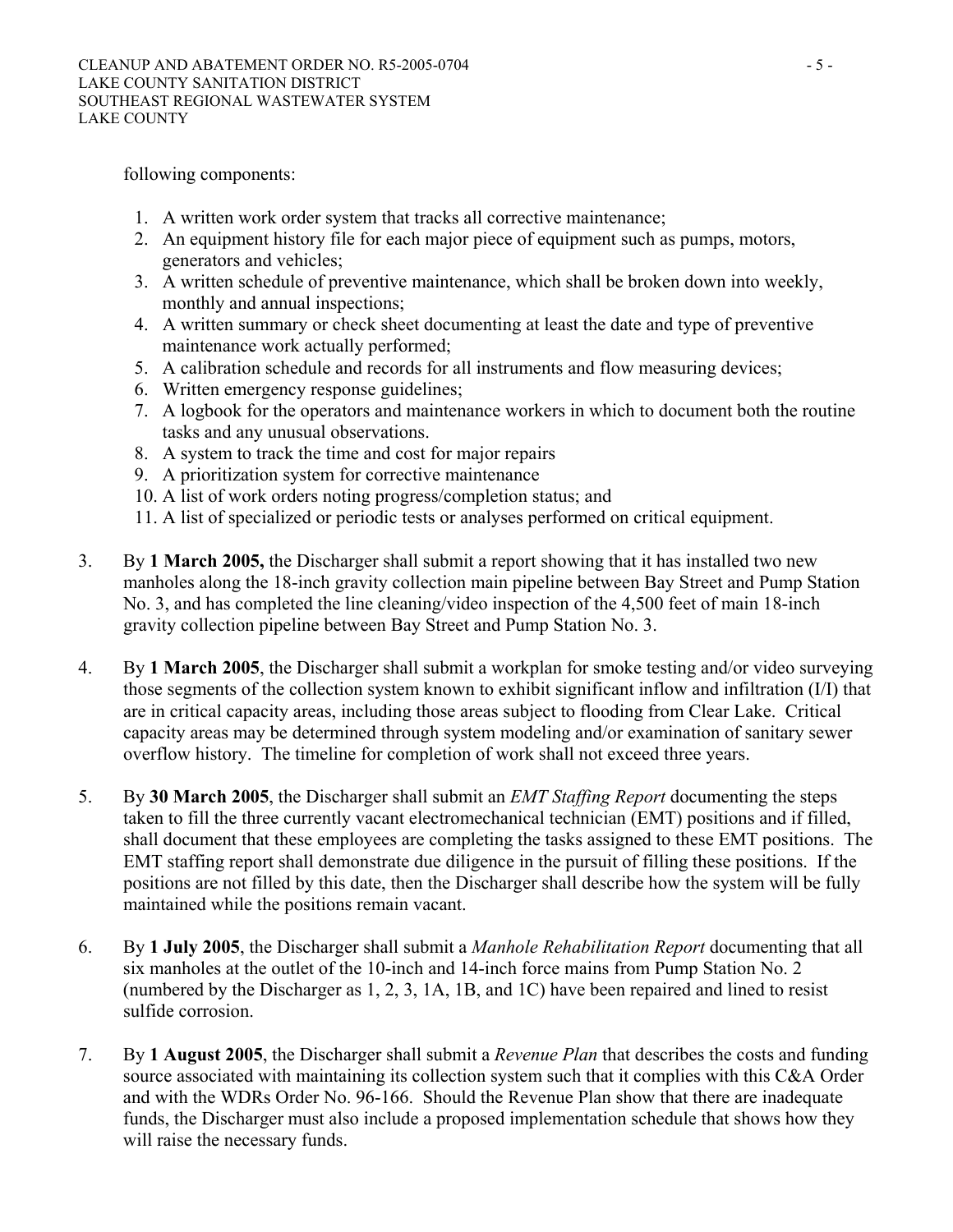- 8. By **1 August 2005,** the Discharger shall submit a technical report describing an *Operation and Maintenance Staffing Analysis*. The analysis shall include a review of current staffing levels, allocation of staff tasks, an analysis of whether current staff allocation is adequate, and if necessary, describe shortfalls and make recommendations for future staffing needs. If the analysis indicates additional staff are necessary, then the report shall also include a *Staffing Contingency Plan*  describing the steps the Discharger shall take in the short term and long term to assure that it has enough staff (either directly working for the district or under contract) to implement its January 2000 Operation and Maintenance Manual. If the analysis indicates additional staff are necessary, the *Staffing Contingency Plan* shall also contain a proposed timeline for acquiring the necessary staff.
- 9. By **1 December 2006**, the Discharger shall submit a report showing that it has developed a *Hydraulic Capacity Model* that will be used to access the capacity of the existing sewer system and identify areas where future capital improvements can have the greatest impact on system capacity. The model will also be used to forecast improvements from new development, and provide a hydraulic analysis of system improvements.
- 10. By **1 July 2008**, the Discharger shall submit an *AD 1-6 Manhole Rehabilitation Report* documenting that it has repaired the 470 selected manholes in the AD 1-6 area, described as "Program A2" in the October 1994 Inflow/Infiltration Report. The Discharger shall utilize all available modern methods and technology, including chemical grout sealing, to repair the inflow and infiltration problems at these manholes as well as any other problem manholes it identifies in other areas. At least 25% (i.e., 118) of the manholes shall be repaired each year, beginning in 2005. If a specific manhole is not in need of repair then the Discharger shall provide documentation showing a repair is not necessary. Technical reports shall be submitted by **1 July 2005**, **1 July 2006, and 1 July 2007,** documenting that at least 25% of the manholes were repaired during the previous year.
- 11. By **1 January 2008**, the Discharger shall submit a report describing the results of the smoke testing and/or video surveying program required by Item No. 4, above. If the program results show that certain collection system components need repair the report shall also contain a proposed schedule for those repairs.
- 12. **Beginning 1 May 2005**, and by the first day of the second month following each calendar quarter **(i.e., by 1 February, 1 May, 1 August, and 1 November each year)**, the Discharger shall submit a progress report describing the work completed to date regarding each of the reporting requirements described above.

This Order in no way limits the authority of this Regional Board to require additional investigation and cleanup at the facility consistent with the California Water Code. This Order may be revised by the Executive Officer as additional information becomes available.

In addition to the above, the Discharger shall comply with all applicable provisions of the California Water Code that are not specifically referred to in this Order. As required by the California Business and Professions Code Sections 6735, 7835, and 7835.1, all technical reports shall be prepared by, or under the